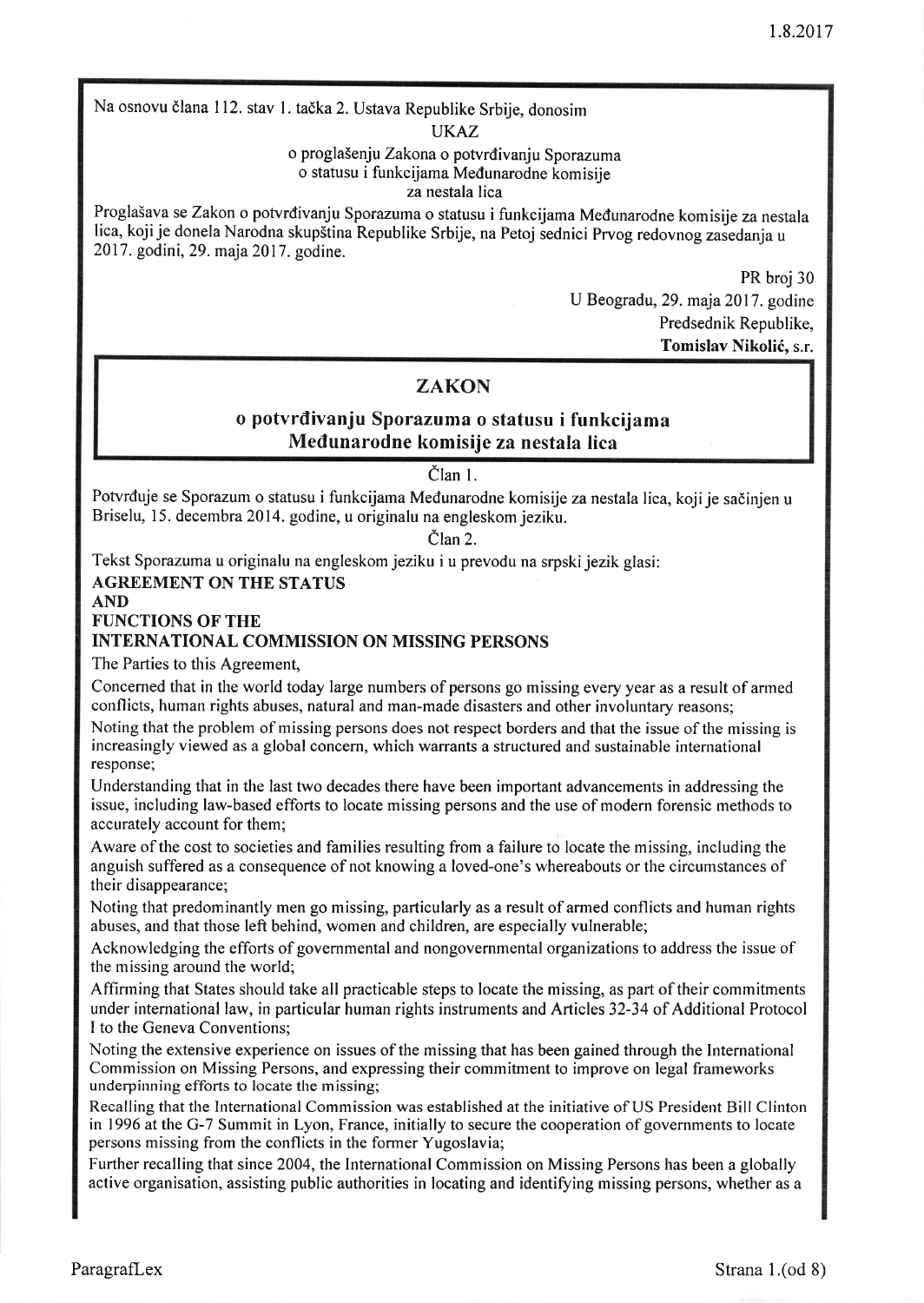consequence of armed conflicts, human rights abuses, natural and man-made disasters and other involuntary reasons, and contributing to justice and the advancement of the rule of law, thus redressing omissions in humanitarian law;

Welcoming the initiatives taken at the International Conference "The Missing: An Agenda for the Future," The Hague, 2013, including the establishment of a Global Forum on Missing Persons; Recognising the successful work of, and wishing to establish a clear legal status for, the International Commission on Missing Persons as an international organisation in order to better enable it to carry out its functions internationally;

Have agreed as follows:

### ARTICLE I

#### Establishment and Status

l. The International Commission on Missing Persons is hereby established as an international organisation, hereinafter referred to as "the Commission".

2. The Commission shall possess full international legal personality and enjoy such capacities as may be necessary for the exercise of its functions and the fulfilment of its purposes.

3. The Commission shall operate in accordance with this Agreement.

### ARTICLE II

#### Purposes and Functions

The Commission endeavours to secure the co-operation of governments and other authorities in locating persons missing as a result of armed conflicts, human rights abuses, natural and man-made disasters and other involuntary reasons and to assist them in doing so. The Commission also supports the work of other organisations in their efforts, encourages public involvement in its activities and contributes to the development of appropriate expressions of commemoration and tribute to the missing.

### ARTICLE III

### Board of Commissioners and Director General

1. The Commission shall be composed of a Board of Commissioners, a Director General and Staff. The Commissioners shall be appointed from among eminent persons. The current members of the Board of Commissioners are listed in the Annex to this Agreement.

2. The Board of Comrnissioners shall have the right to adopt Regulations regarding inter alia the appointment of Commissioners and their terms, the terms of appointment of the Director General and other staff of the Commission. The Board of Commissioners shall adopt a programme of work that may be amended from time to time. The programme of work shall normally not exceed five years and shall include the Commission's requirements for completing such work.

3. The Board of Commissioners shall take decisions to invite others to join the Board of Commissioners by consensus. Other decisions may be taken with one dissenting vote or abstention. The Board of Commissioners shall elect a Commissioner as chairperson.

4. The Board of Commissioners may decide to invite other eminent persons to join them as necessary and may invite the nomination of Commissioners by States, whether or not such States are Parties to this Agreement.

5. The Director General may retain external advisers and experts and maintain advisory mechanisms that include representatives of international and other organisations, as well as of civil society and academia. ARTICLE IV

#### Conference of States Parties

l. The Conference shall represent the States Parties to this Agreement.

2. The Government of each State Party shall appoint a representative to act as a member of the Conference.

3. The Conference shall elect a President and a Vice President.

4. The Board of Commissioners and the Director General shail invite the Conference to convene at least every 3 years.

5. If the Conference wishes to meet in between the periods mentioned in paragraph 4 of this Article, such a meeting must be called by the Board of Commissioners and the Director General at the request of a majority of the Conference members.

6. The Conference shall: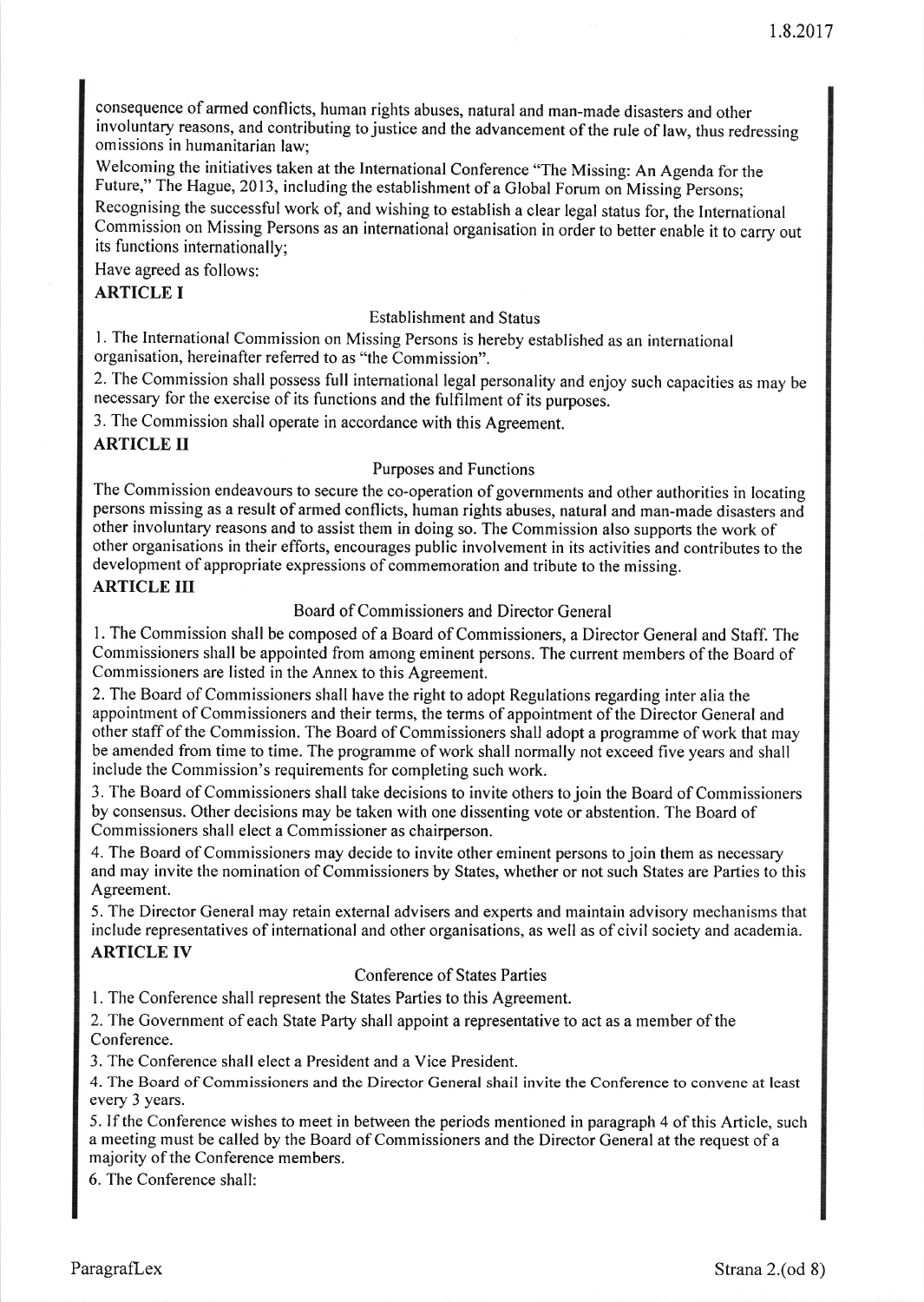a. consider the Commission's reports on activity;

b. propose policy directives for the Board of commissioners' programme of work;

c. recommend to States Parties measures to advance the aims of the Commission;

d. adopt the Conference's rules of procedure.

7. Decisions shall be taken by a majority of votes of States Parties present, including the election of the President and the Vice-President.

8. The Board of Commissioners and the Director General may on an ad hoc basis invite non-States Parties, as well as intemational and other organisations, that support the work of the Commission to participate in the meetings of the Conference in the capacity of observers.

9. A State Party shall be invited by the Director General to host the meeting of the Conference. Travel and accommodation costs related to the meeting will be borne by each State Party. The Director General shall provide the secretariat to the Conference.

10. The Conference shall have a Financial Committee.

# ARTICLE V

### Financial Committee

l. The Committee shall represent States Parties that have supported the Commission financially during <sup>a</sup> reporting period.

2.The Government of each State Party referred to in paragraph I of this Article shall appoint a representative to act as a member of the Committee.

3. The Committee shall elect a Chairperson and a Vice Chairperson.

4. The Committee shall meet in the last quarter of each year.

5. The Committee shall:

a. consider the Commission's report on activity for the elapsed year and coming year;

b. adopt recommendations relating to the Commission's financial management in respect of which it shall take into account the views of important contributors to the Commission;

c. review and approve the Commission's Financial Regulations and reporting format;

d. adopt the Committee's rules of procedure.

6. The Chairperson, in consultation with the Director General may allow for the participation of other States, whether or not they are States Parties as well as international and other organisations as observers without a vote.

7. The Committee shall take decisions by majority of votes of its members present.

8. Each year a member of the Committee shall be invited by the Director General to host the Committee's meeting. Travel and accommodation costs related to the meeting will be borne by each member.

# ARTICLE VI

#### Powers

In furtherance of the foregoing purposes and activities, the Commission shall have the following powers: a. to acquire and dispose of real and personal property;

b. to enter into contracts and other types of agreements, including agreements to operate bank accounts and engage in other banking and financial transactions;

c. to employ persons;

d. to institute and defend in legal proceedings; and

e. to take other lawful action necessary to accomplish the purposes of the Commission.

# ARTICLE VII

### Headquarters and International Agreements

l. The Comrnission shall establish a Headquarters in The Hague, the Netherlands. It shall conclude with the Host State a Headquarters Agreement according the Commissioners, staff, premises, archives and property the privileges and immunities that are necessary for the effective exercise of its functions and the fulfilment of its purposes.

2.The Commission shall seek agreements with the governments of States where its activities are to take place. These agreements should include provisions that accord its Commissioners, staff, premises, archives and property the privileges and immunities that are necessary for the effective exercise of its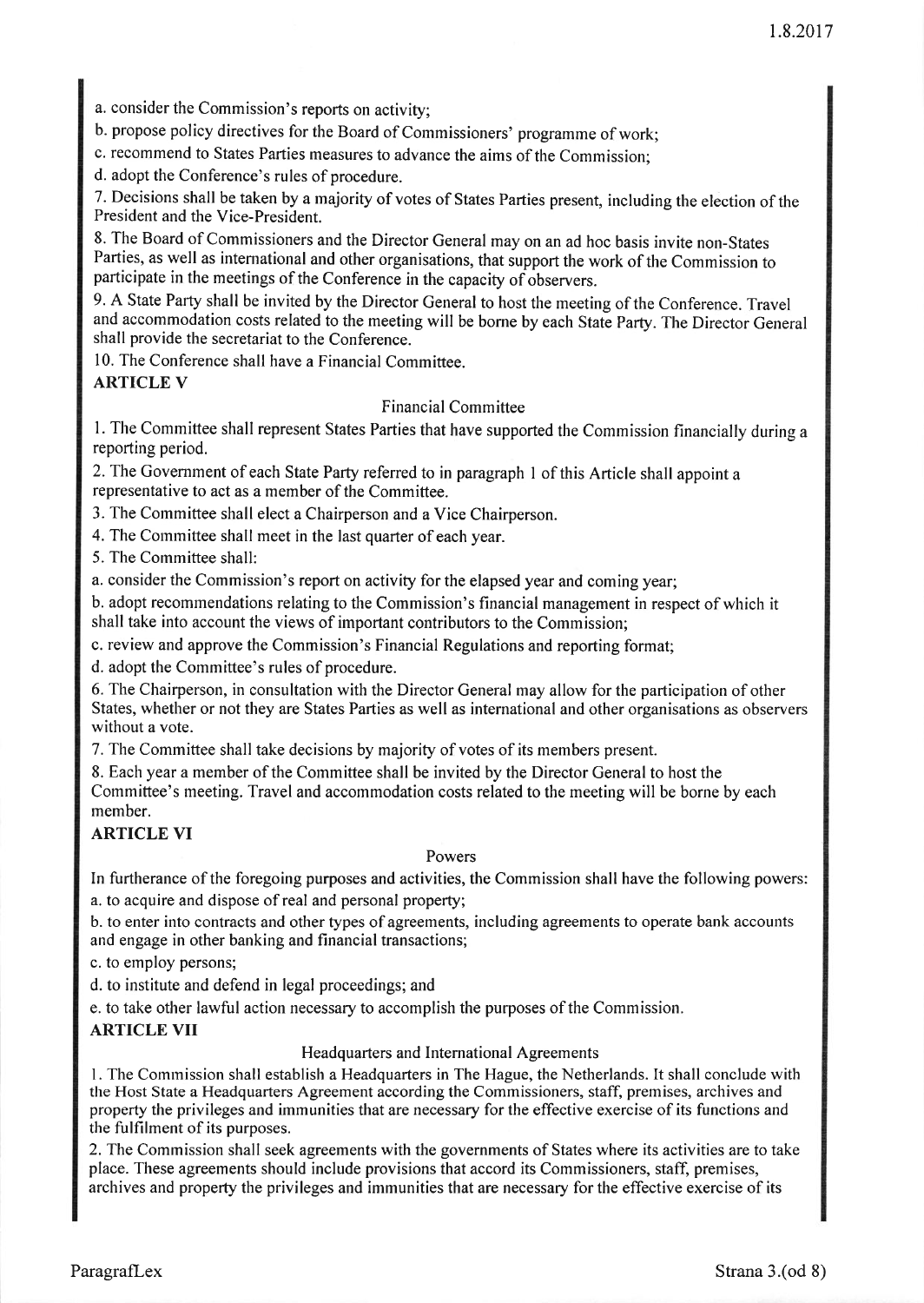functions and the fulfilment of its purposes.

3. The Headquarters Agreement referred to in paragraph I of this Article shall constitute the point of reference for the Commission for the conclusion of the international agreements referred to in paragraph 2 of this Article.

## ARTICLE VIII

#### Financing

The financial requirements of the Commission, including its programme of work, shall be met through voluntary contributions, grants, donations and similar forms of income. No State Party to this Agreement or any other State or international organisation shall be required under this Agreement to make assessed or other contributions to finance the work of the Commission.

# ARTICLE IX

#### Concluding Provisions

l. This Agreement shall be open for signature by all States at Brussels on l5 December 2014 and at The Hague from 16 December 2014 to 16 December 2015. A State which has signed this Agreement may declare that it shall apply this Agreement provisionally pending its entry into force.

2. This Agreement is subject to ratification, acceptance or approval by signatory States. Instruments of ratification, acceptance or approval shall be deposited with the Government of the Netherlands.

3. This Agreement shall be open to accession by all States. Instruments of accession shall be deposited with the Government of the Netherlands.

4. This Agreement shall enter into force thirty days after two State s have expressed their consent to be bound in accordance with paragraph 2 or 3 of this Article.

5. For each State consenting to be bound after the date of entry into force of this Agreement, the Agreement shall enter into force for that State thirty days after the deposit of its instrument expressing its consent to be bound.

6. Any State Parry may withdraw from this Agreement. Withdrawal shall take effect twelve months after receipt of the notification of withdrawal by the Depositary.

7. This Agreement shall be concluded for an initial period of five years, following which it may be reviewed or amended at the initiative of the original signatory States. It shall be extended for an indefinite period of time thereafter.

8. This Agreement shall be deposited with the Government of the Netherlands, which shall serve as the Depositary and shall provide each State Parry with a certified copy of the Agreement.

9. The Depositary shall notify the States that have signed, ratified, accepted, approved or have acceded to this Agreement in accordance with paragraphs 1,2 and 3 of this Article of the following:

a. the signatures, declarations, ratifications, acceptances, approvals and accessions referred to in paragraphs 1, 2 and 3 of this Article;

b. the dates of entry into force referred to in paragraphs 4 and 5 of this Article;

c. any withdrawal and its date of effect referred to in paragraph 6 of this Article.

IN WITNESS WHEREOF the undersigned, being duly authorised thereto, have signed this Agreement. DONE at Brussels, on 15 December 2014, in the English language, in a single copy.

Certified true copy of the original

The Director of Treaties

of the Ministry of Foreign Affairs

of the Kingdom of the Netherlands

#### SPORAZUM

### O STATUSU I FUNKCIJAMA MEDUNARODNE KOMISIJE ZA NESTALA LICA

Strane u ovom sporazumu,

Zabrinute što u današnjem svetu svake godine veliki broj lica nestane kao posledica oružanih sukoba, zloupotrebe ljudskih prava, prirodnih katastrofa i nesreća koje je izazvao čovek i drugih nedobrovoljnih razloga;

Primećujući da problem nestalih lica ne poštuje granice i da se pitanje nestalih sve češće posmatra kao nešto što izaziva zabrinutost na svetskom nivou, a za šta je potreban definisan i održiv međunarodni odgovor;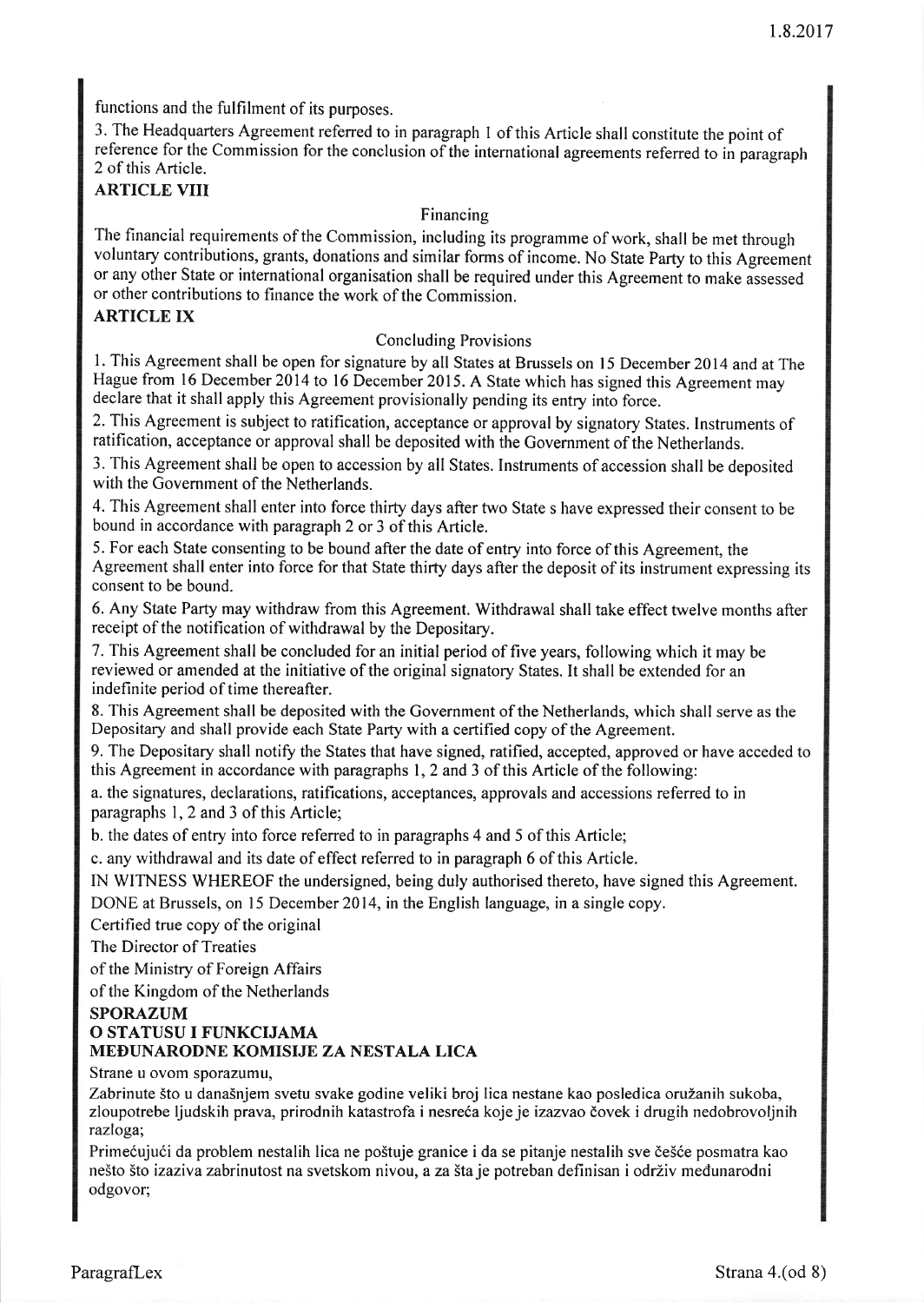Shvatajući da je tokom poslednje dve decenije došlo do važnih pomaka u bavljenju ovim pitanjem, uključujući tu i pravno zasnovana nastojanja da se utvrdi gde su nestala lica i korišćenje savremenih sud skomedicinskih metoda radi tačnog ustanovljavanja njihove sudbine;

Svesne troškova po društvo i porodicu koji proističu iz nemogućnosti da se utvrde gde su nestali, kao i pretrpljene tuge i bola zbog neznanja gde su im voljeni ili okolnosti pod kojima su nestali;

Imajući na umu da su nestala lica uglavnom muškarci, naročito kada se radi o posledicama oružanih sukoba i zloupotrebe ljudskih prava, a da su oni koji za njima ostanu, žene i deca, naročito ranjivi;

Pozdravljajući napore vladinih i nevladinih organizacija na bavljenju pitanjem nestalih širom sveta;

Potvrđujući da države potpisnice treba da preduzmu sve praktične korake radi utvrđivanja gde se nalaze nestali, i to kao deo obaveza po osnovu međunarodnog prava, naročito instrumenata ljudskih prava i čl.  $32-34$ . Dopunskog protokola I iz Ženevske konvencije;

Imajući na umu obimno iskustvo na pitanjima nestalih koje je stečeno preko Međunarodne komisije za nestala lica, te izražavajući rešenost da se poboljšaju pravni okviri koji podržavaju napore na traženju nestalih;

Podsećajući da je Međunarodna komisija osnovana na inicijativu predsednika SAD Bila Klintona 1996. godine na Samitu G-7 u Lionu u Francuskoj, prvobitno radi obezbeđivanja saradnje vlada na traženju nestalih iz sukoba u bivšoj Jugoslaviji;

Dalje podsećajući da je Međunarodna komisija za nestala lica od 2004. godine organizacija koja je aktivna u celom svetu, pomažući organima državne vlasti u traženju i identifikovanju nestalih lica, bilo da je njihov nestanak usledio kao posledica oružanih sukoba, zloupotrebe ljudskih prava, prirodnih katastrofa ili onih koje je dovek uzrokovao, ilidrugih nedobrovoljnih razloga, te daju6i doprinos pravdi i unapređenju vladavine prava, čime se otklanjaju propusti u humanitarnom pravu;

Pozdravljajući inicijative pokrenute na Međunarodnoj konferenciji "Nestali: na dnevnom redu za budućnost" održanoj u Hagu 2013. godine, uključujući tu i uspostavljanje Globalnog foruma za nestala lica;

Prepoznajući uspešan rad Međunarodne komisije za nestala lica i sa željom da se uspostavi njen jasan pravni status kao međunarodne organizacije, a radi toga da joj se bolje omogući da sprovodi svoje funkcije na medunarodnom nivou;

Saglasile su se kako sledi:

ČLAN 1.

#### Osnivanje i status

l. Ovim se Medunarodna komisija za nestala lica osniva kao medunarodna organizacija, a u daljem tekstu porninje se kao,,Komisija".

2. Komisija ima puni međunarodni pravni subjektivitet i uživa takva svojstva koja mogu biti neophodna za vr5enje njenih funkcija i ispunjenje njenih svrha.

3. Komisija deluje u skladu sa ovim sporazumom.

ČLAN<sub>2</sub>.

#### Svrhe i funkcije

Komisija nastoji da obezbedi saradnju država i drugih organa u traženju lica nestalih kao posledica oružanih sukoba, zloupotrebe ljudskih prava, prirodnih katastrofa i onih koje je čovek izazvao i drugih nedobrovoljnih razloga, i pomaže im u tome. Komisija takođe podržava rad drugih organizacija u njihovim naporima, podstiče učešće javnosti u svojim aktivnostima i doprinosi razvoju odgovarajućih vidova komemoracija i odavanju počasti nestalima.

### ČLAN 3.

#### Odbor poverenika i Generalni direktor

1. Komisiju čine Odbor poverenika, Generalni direktor i zaposleni. Poverenici se biraju među eminentnim ličnostima. Sadašnji članovi Odbora poverenika navedeni su u Aneksu uz ovaj sporazum. 2. Odbor poverenika ima pravo da usvaja propise koji se odnose, izmedu ostalog, na imenovanje poverenika i njihove mandate, mandat imenovanja Generalnog direktora i mandat drugih zaposlenih <sup>u</sup> Komisiji. Odbor poverenika usvaja program rada koji se može po potrebi menjati. Program rada obično ne prelazi period od pet godina i sadrži potrebe Komisije za obavljanje takvog rada.

3. Odbor poverenika donosi odluke da pozove druga lica da se pridruže Odboru poverenika konsenzusom. Druge odluke mogu biti donete uz jedan glas protiv ili jedan uzdržan glas. Odbor poverenika bira jednog poverenika za predsedavajućeg.